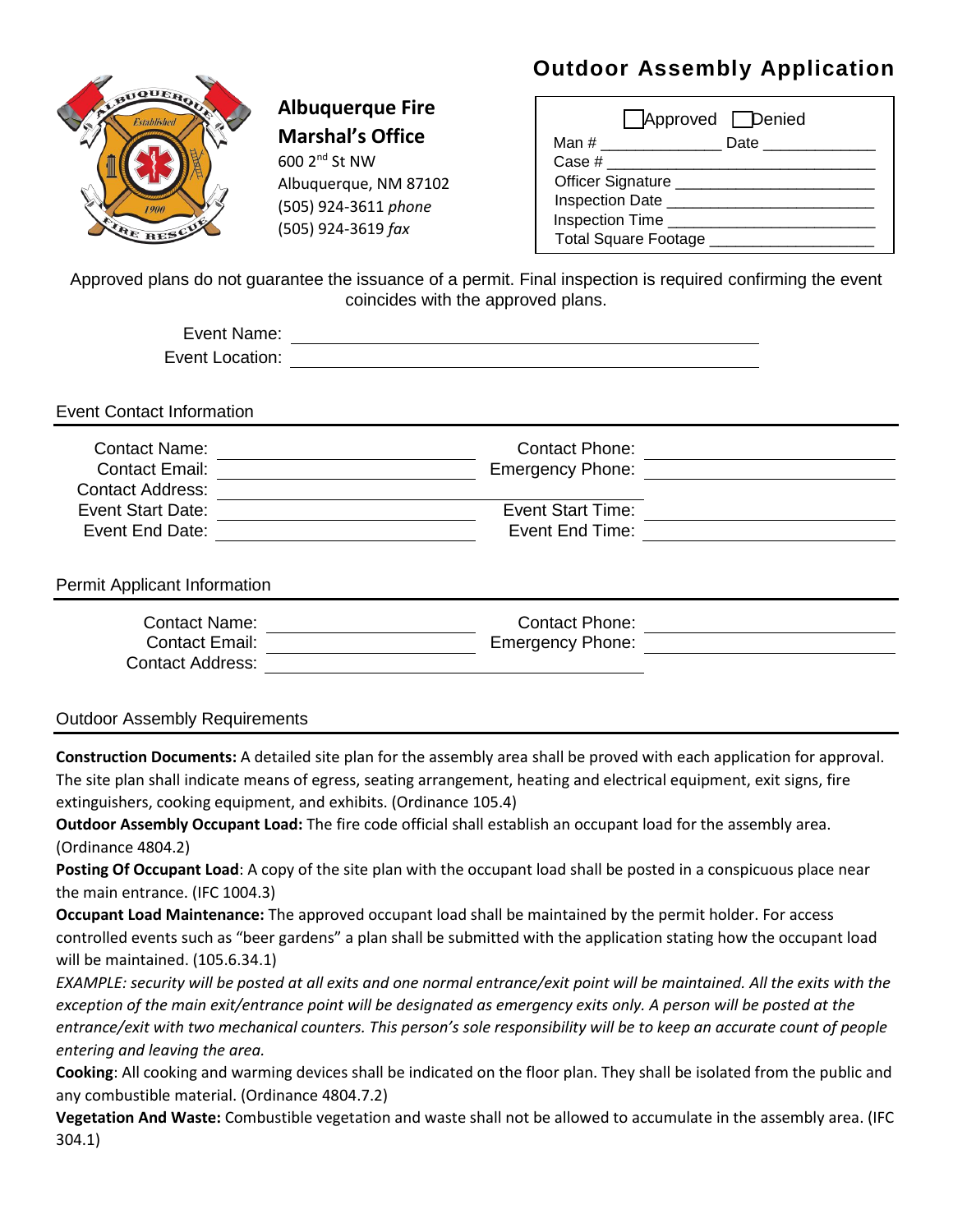**Electrical Equipment:** Electrical equipment and installations shall comply with the National Electrical code. (Ordinance 4804.6)

**Generators:** All generators shall be isolated from the public by fencing or by other approved means, a minimum of 3Ft. from the generator. One 3A-40BC Fire Extinguisher is required per generator. Generator indications are required on the site plan. (Ordinance 4804.8.2)

**Fire Extinguishers:** A Fire Extinguisher shall be provided for every 1500 square feet within the space. Travel distance to a Fire Extinguisher shall not exceed 75 feet. Extinguishers shall be indicated on the floor plan. (Ordinance 4804.5) **Number Of Exits:** Exit's shall be remote from each other. The number of exits shall be as follows: occupant load of 50- 500=2 exits, 501-6000=3 exits, 6001 or more= 4 exits. (Ordinance 4804.3)

**Exit Width:** The aggregate clear width of exits shall be a minimum of 48 inches for every 250 people.

**Exit Signs:** Exits shall be identified with signs that read EXIT. The signs shall be weather resistant with red lettering on a contrasting background. The lettering shall be of sufficient height and brush stroke to be immediately visible from 75 feet. (IFC 2403.12.6)

**Extension Cords:** Only approved UL, FM, or NRTL, three prong, grounded extension cords are permitted. Frayed or taped wire is prohibited. (IFC 605.5)

**Access:** All Fire Hydrants and Fire Department appliances shall be free from obstructions. Fire Department access roads shall be a minimum or 20 feet. (IFC 503.1)

**Chairs**: Non-fixed chairs exceeding 200 shall be fastened together in groups no less than three or securely fastened to the floor. (IFC 1028.12)

**Permits**: All outdoor assemblies require a permit. (Ordinance 105.6.34.1)

**Additional Fees:** Additional fees may apply to all after hour inspections.

**Inspections**: Inspection times shall be scheduled within four hours of the event opening. Inspection times may be set for an earlier date on a case by case basis. All electrical equipment, catering devices, tables, chairs, merchandise, appliances, and equipment shall be set in place prior to inspection.

The undersigned herby acknowledges that all requirements indicated above must be adhered to in order for this application to be accepted. The standards specified above are the minimal requirements which the applicant is not limited to. Additional Fire Codes may apply during initial inspection if unforeseeable circumstances arise. An approved plot plan or floor plan does not guarantee the issuance of a permit. Final inspection is required confirming the event coincides with both the approved plot plan and floor plan. All disapprovals will be indicated on the tops of each page and all violations will be indicated with a check mark on this disclaimer. All information must be submitted to process this application. Revised 11/15/12.

| Event Contact Name:             |                | Phone Number: |  |
|---------------------------------|----------------|---------------|--|
|                                 | (Please Print) |               |  |
| <b>Event Contact Signature:</b> |                | Date:         |  |
|                                 |                |               |  |
| Permit Applicant Name:          |                | Phone Number: |  |
|                                 | (Please Print) |               |  |
| Permit Applicant Signature:     |                | Date:         |  |
|                                 |                |               |  |